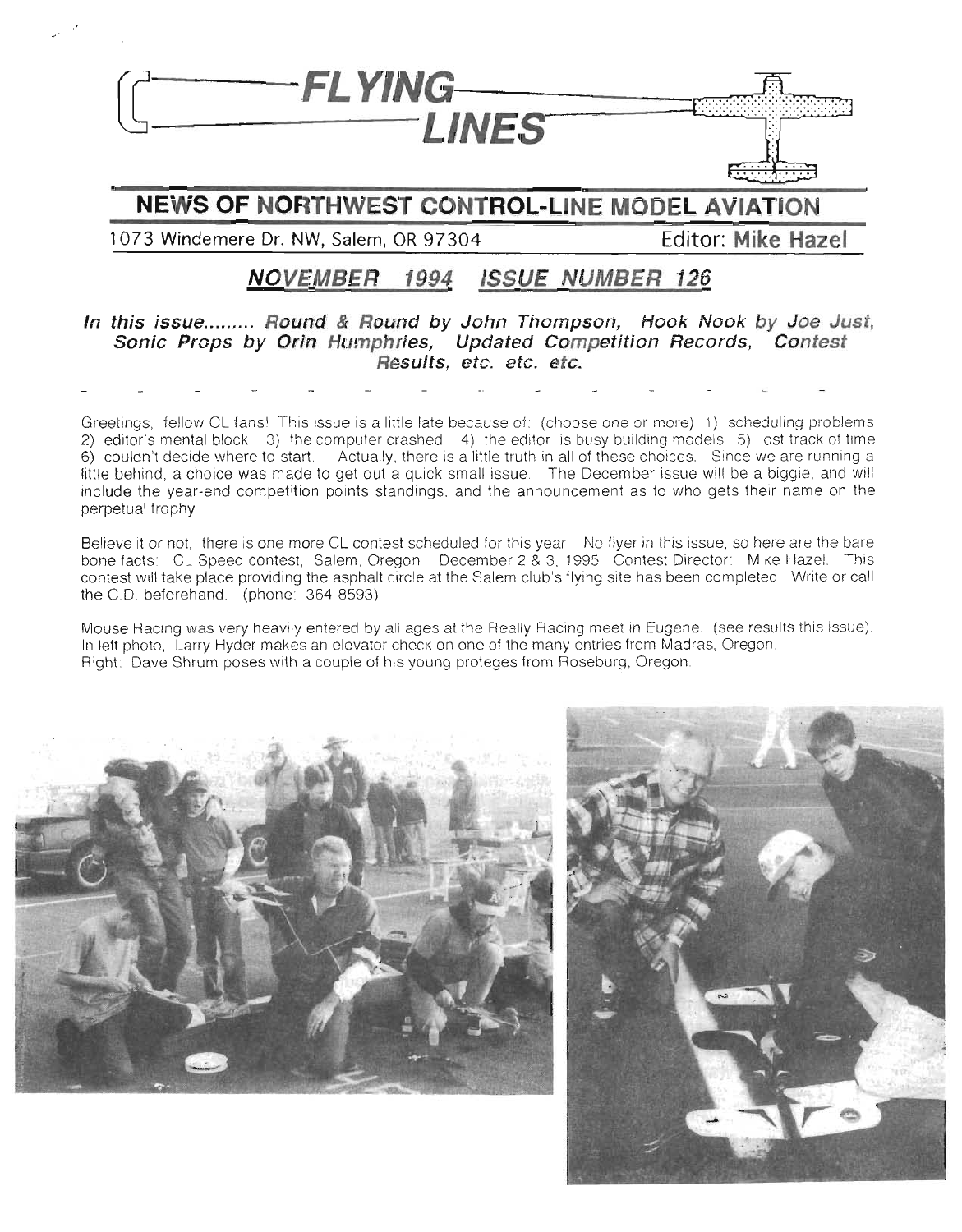

**Yours truly has been out of touch for too long. As I get active again, my column focus shifts from a single area in modeling to a wider range of subjects. Sometimes it will coincide with the subject of another columnist, but not usually.**

Let's talk SONIC PROP TIPS. A couple of Regionals back, my close friend, Paul Gibeault, was picking my engineer (for those of you who don't **already know**) brain on the subject of propellers. We had been corresponding at length on this subject and he needed some clarification. Paul said some smaller engine classes in Speed hit RPM's high enough to have the tip speeds calculate **out at Mach I. His face was the picture of "How can this be, in light of all we've heard about loss of efficiency at that speed?"**

The bottom line is, "All of aviation is a trade-off'. Let's look at the details **without making engineers of the readership.**

The first thing you need to know is the differences between the realms of **sub- and supersonic flows. It can be summed: "Almost nothing is the same"** between the two. An example: My son is into shooting and was complaining **about hollow point bullet design for supersonic muzzle speeds. "Bullets with no hole in the front end have to be more accurate than hollow points," quoth he.**

**"Not so, Son of mine. You can't apply what you know about subsonic flows here, because everything changes. The attached bow shock and the**  $\frac{1}{2}$  **stagnated air-in the-hollow point prevent-the rest of the flow from 'seeing' the presence of the hole."**

**One thing you need to know is the location of the aerodynamic center on an airfoil shifts aft a whole bunch when the foil goes sonic. On a subsonic airfoil** the aero center is a hair ahead of 25% chord. On a sonic foil it is at 50%. It is **crucial that a practitioner know this. The point of maximum thickness must be located near the aero center unless you are talking laminar flow designs (and** other related) for subsonic foils. Make that, "can be" for subsonics and "must be" **for supersonics. The only real mistake a Speed person can make is to know that at a certain radius the blade becomes sonic and still shape it with the max thickness near 25%. You must blend the blade shape from subsonic to sonic in** the appropriate region.

**The final point is knowing where the blade flow will become locally sonic. The emphasis is on "locally sonic". Why is it that no commercial airliner cruises** faster than Mach .857 Only an eyelash above there, the local flow over the wing **goes sonic. You remember, "The flow over the top of the wing is faster than** below it". Your rule of thumb must be that by the time your calculated total speed of a point on your blade reaches that figure, your local flow is likely to be **sonic. This means you must begin blending your max thickness point from 25%c to 50%c before then. Keep it at 50%c from there to the tip.**

**Paul was complaining because of all the times he'd heard about the loss of efficiency when prop tips go sonic. There are numerous examples of props** that do quite well with sonic tips. Many Lockheed L-1011's, McD-D MD-10's, all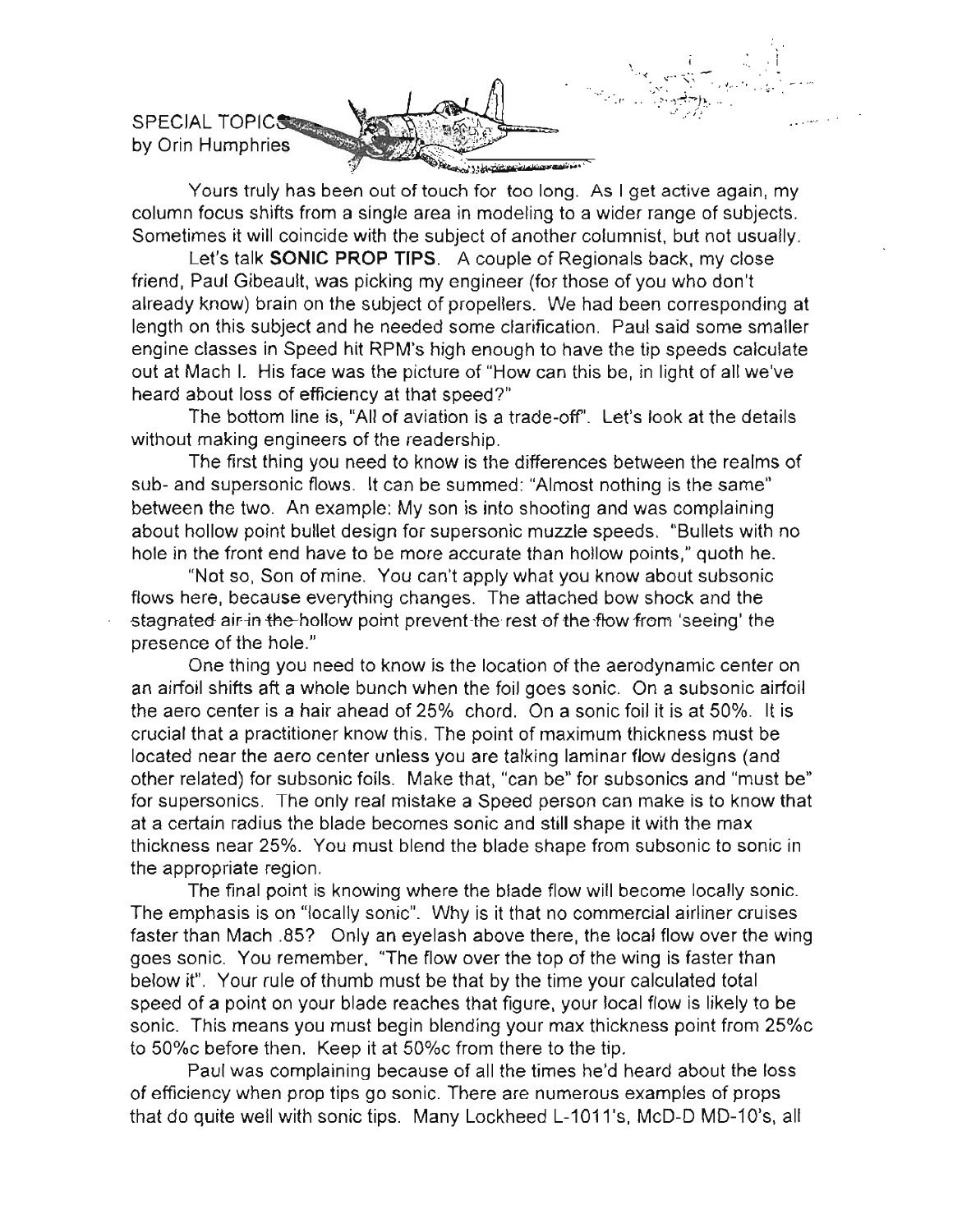Airbus A320's, and some B 747's have fans that make a droning noise as they approach you. This sound changes as they pass to a more typical jet sound. You are hearing the sonics off the fan tips at first. Many light private and commercial aircraft also have sonic prop tips. Just think back. The Cessna is climbing out on takeoff. As it approaches you the sound is a quite loud droning. Just after it passes the sound changes to that of a piston engine exhaust. It goes, "aaaaaaaaaaaaaAAAAAAAAAAAH,buh,buh,buh, buh,buh,buh,buh,buh". The droning is the sonics and the rest is the muffler. Don't most airshow Stearmans, etc., sound that way? Such prop gearing is banned in Europe for exceeding noise limits.

Sonic prop tips are everywhere. The designers have traded off a little efficiency in one area for a gain in another. The overall trade is one of gain if they did it right. That's the bottom line. Look at your stop watch and decide, and quit worrying if your tips are sonic. I missed you guys.

### **SUBSCRIPTION EXPIRA TION DEPARTMENT**

This is the last issue for the following subscribers: BOB EINHAUS, GARY HARRIS, GARY NELSON.

This is the next to last issue for the following: ALAN OLSEN, PAT JOHNSTON, JACK<br>PITCHER, WILL NAEMURA, RON SALO, L R SELF, PAUL ZISK, DON STEWART, BUZZ PITCHER, WILL NAEMURA, RON SALO, L R<sup>-</sup>SELF, PAUL ZISK, DON STEWART, BUZZ<br>WILSON, CLARENCE BULL, DON CHANDLER, BRUCE GUENZLER, WAYNE GNUSCHKE CLARENCE BULL, DON CHANDLER, BRUCE GUENZLER, WAYNE GNUSCHKE, WAYNE ESAUK.

> PLEASE RENEW PROMPTLY TO ENSURE CONTINOUS SERVICE. SUBSCRIPTION PRICE IS \$13 FOR USA, \$15 FOR CANADA (U.S. FUNDS)



Left: John Hall hangs on, while Paul Walker checks engine RPMs on the B-17 stunter with tach. and adjusts needle valve. Paul flew this plane to the delight of many spectators at the Hoquiam Aviation Day event. (Hazel photo)

Below: Tweed Manley watches Norm McFadden prep fast combat plane at the NW Regionals in Eugene. Then they both fly! (Gary Harris photos)

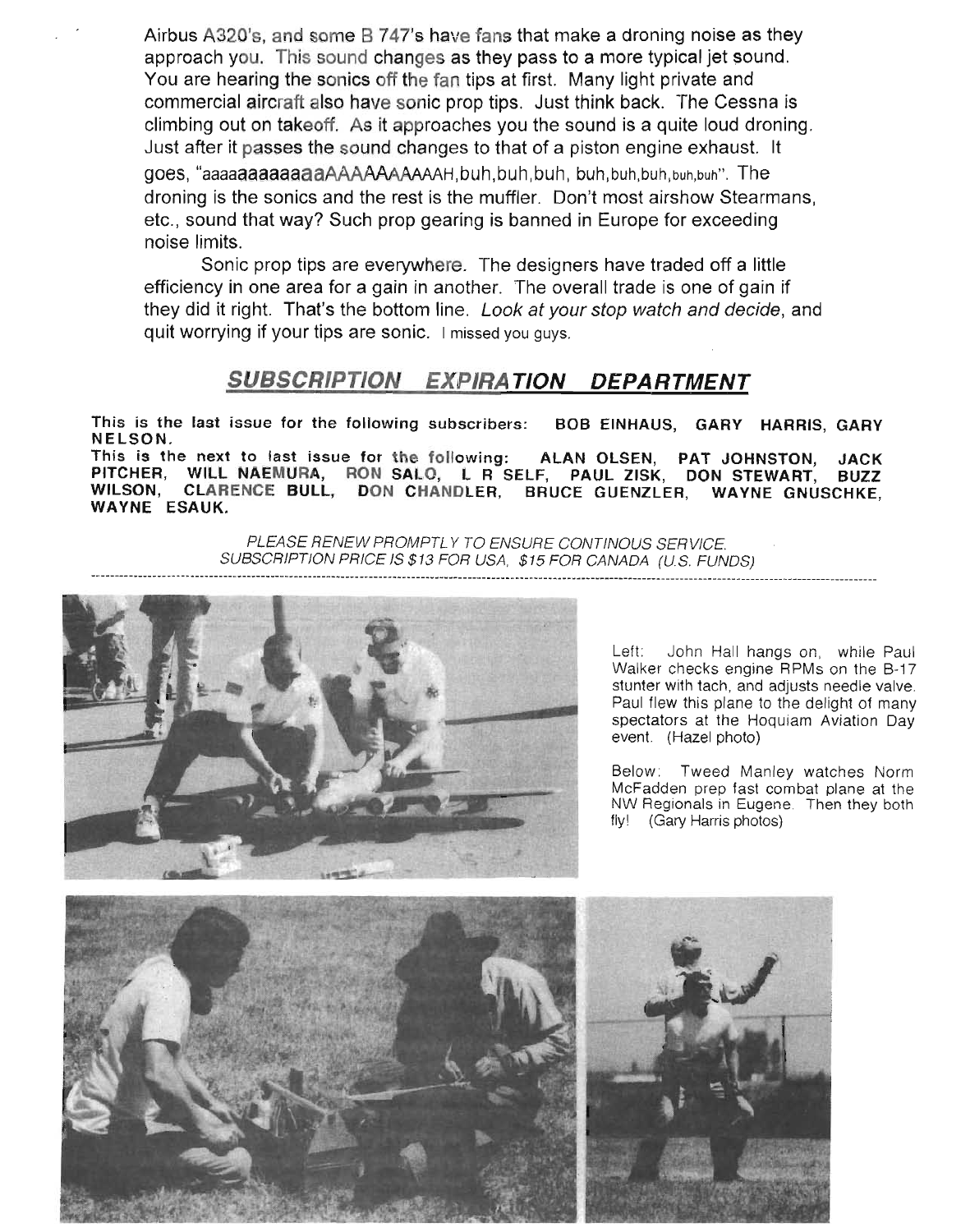

From the mail I have received it's obvious that people are at least reading FLYING LINES! We thank all that responded to our article about the Tri-Cities Nats. The big news in Carrier flying in the Northwest is word out of Seattle that Tri-Cities flyer Todd Ryan has surpassed the long standing national record for Senior Profile! Our congratulations go to the Ryan family for their outstanding accomplishment. The 295 plus score is a tribute to perserverance and skill, but more importantly it is a reflection of both Todd and his father Mac's approach to the hobby / sport of control line competition.

Three years ago, on a very hot July fourth get together, Todd flew a Carrier plane for the first time, as he became hooked on Carrier, he decided that there was only one way to excell, and that was to see what the 'big' guys were doing and to imitate that. By keeping an open mind, and more importantly approaching the event slowly he gradually improved to the point where he is at today, a national record setter!

Sometime ago in an editorial in this paper, John Thompson noted the very low scores that were prominent in the Northwest in Carrier, and further stated that here was the discipline that could or should be targeted for improvement. Well, Todd has done just that. Is this the only way to approach Carrier competition for most of us? Perhaps not. Many of us simply do not want to push the envelope far enough to be competitive on a national level. nor do we want to spend the time and effort, not to mention the money, that it takes to become one of the "big guys". Herein lies the real beauty of Carrier competition. You simply don't have to reinvent the whell to have Carrier become a great *event* here in the Northwest. The event is designed for competition in any level you want to compete in.

. For the last several years I have been fortunate in being able to "sell" you on the idea of trying Carrier as an additional event for your consideration. I have in the past, and will reiterate here that the event is open to many different approaches. If you want to invest what it takes you can become nationally competitive, if you don't want to, the event still offers enough challenges to the individual to become one of the most intriguing events we have.

It is somewhat disconcerting to receive mail that seemingly revolves around a feeling that many have, that somehow Carrier competition has somehow been ruined by those that compete at the top of the heap at the AMA nats. Often I will hear or read that some won't take up Carrier because they don't like some phase of the sport as they view it in reading or seeing the top competitors fly the event as is needed to place nationally. But for some reason I can't seem to convince the talker or writer that you simply don't have to be a Bill Bischoff, Bill Melton, or Pete Mazur to have fun with the event.

If you don't like a MO-1, don't fly one! If yo don't like the 60 degree attitude that it takes to get the high score in low speed, don't fly it! If you feel that line sliders are a detriment, don't build one! If you don't like the idea that it takes huge amounts of practice time to become like the big guys, then simply fly the event the way you like it against guys like Mike Hazel, or myself, who will never be a challenge to the "pros". I don't know of anyone that appears to have more fun than Mike does with that lead sled he flys, and isn't that the real object of Carrier competition............having fun? However, if you want, like Todd to push further and take a shot at what it takes to break a national record, go for it! All the complaints that are voiced are simply keeping you away from having fun with the rest of us.

... Joe .



Here is the turnout for the Combat and OTS contest in Tri-Cities last June (Tina Pesenti photo)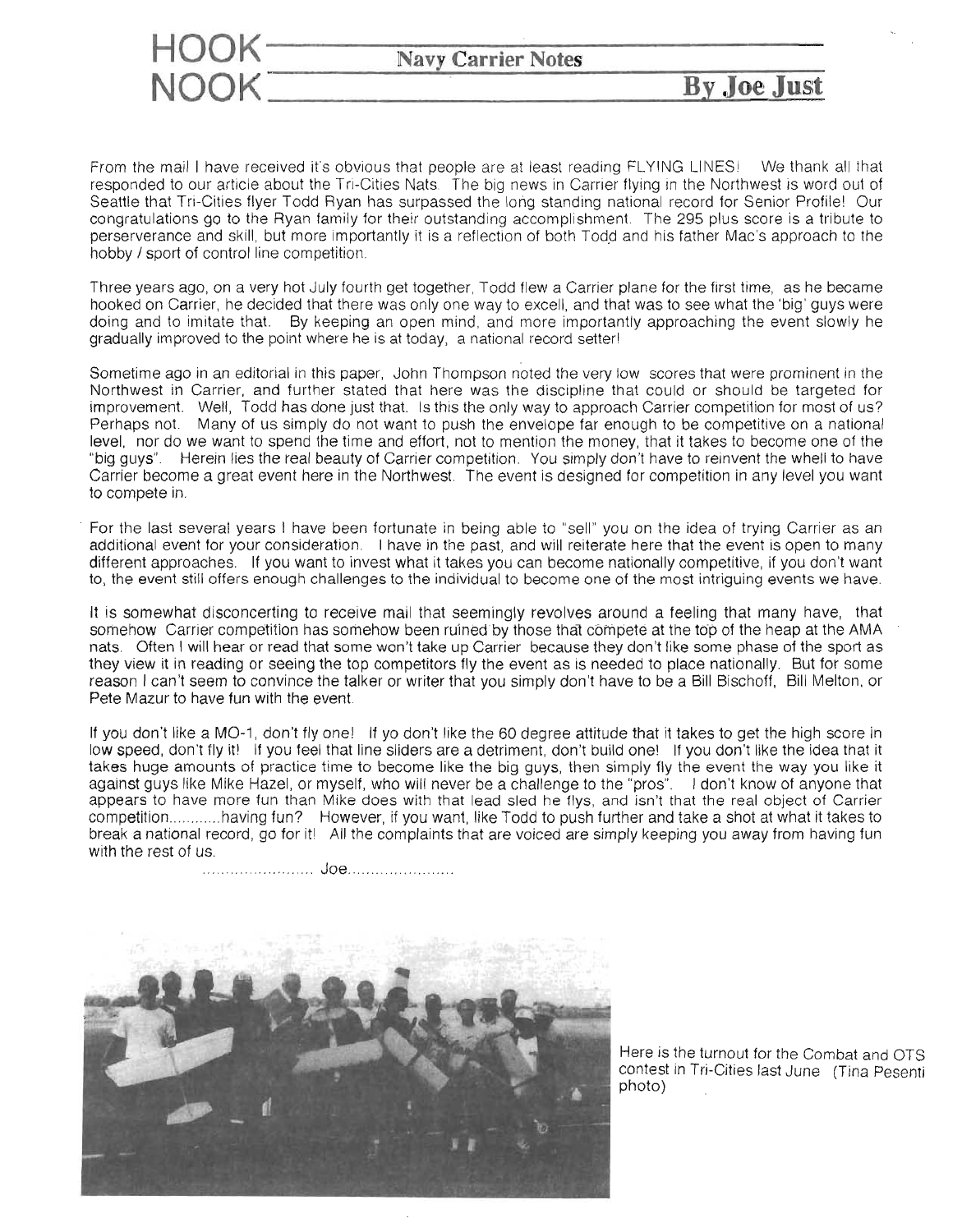# **CONTEST RESUL TS**

### **Hoquiam, Washington Aviation Days Carrier Meet, Sept. 23, 1995**

| Profile Carrier (5 entries)                        |                                                      |                                     | .15 Carrier (3 entries) |                                               |                            |
|----------------------------------------------------|------------------------------------------------------|-------------------------------------|-------------------------|-----------------------------------------------|----------------------------|
| 1)<br>$\begin{pmatrix} 2 \\ 3 \end{pmatrix}$<br>4) | Todd Ryan<br>Alan Olsen<br>Mike Hazel<br>Mike Potter | 279.29<br>240.32<br>198.43<br>91.33 | 1)<br>2)<br>3)          | Todd Ryan<br>Alan Olsen<br><b>Bill Darkow</b> | 220.96<br>189.65<br>186.55 |
| Class   Carrier (3 entries)                        |                                                      | Class II Carrier (2 entries)        |                         |                                               |                            |
| 1)<br>2)<br>3)                                     | Todd Ryan<br>Loren Howard<br>Mike Hazel              | 286.31<br>191.41<br>176.27          | 1)<br>2)                | Loren Howard<br>Mike Potter                   | 315.85<br>254.58           |

#### **Carrier Bash VI, Richland, Washington, October 7 & 8, 1995**

| 1) | Joe Rice   | 5:16        |
|----|------------|-------------|
| 2) | Todd Ryan  | 6:53        |
| 3) | Julie Rice | $3:16$ heat |

NW Sport Race (4 entries) Old Time Stunt (4 entries)

| 9:22<br>1)<br>Todd Ryan |
|-------------------------|
|-------------------------|

- 2) Julie Rice 9:35 10:14
- 3) Joe Rice
- 4) Euan Edmonds 18:53 heat

Profile Carrier (4 entries) .15 Carrier ( 3 entries)

| 1) | Todd Ryan    | 296.15 |
|----|--------------|--------|
| 2) | Alan Olsen   | 227.43 |
| 3) | Euan Edmonds | 203.51 |

4) Jason Just 185.59

Mouse Race I (3 entries) Mouse Race (6 entries)

- 1 ) 2) 3) Todd Ryan Joe Rice Euan Edmonds 301 laps 254 253
- 4) Julie Rice 233

- 1 ) David Thompson 285
- 2) Todd Ryan 279
- 3) Charles Edmonds 25
- 4) Joe Just DNF

- 1 ) Todd Ryan 217.17
- 2) Alan Olsen 198.52
- 3) Jason Just DNF

Class I Carrier (1 entry)

1) Euan Edmonds 177.27



"FLY MODELS FOR FUN". says the banner pulled by Bill Darkow's .40 powered profile ship. Flew at the Hoquiam Aviation Day model event in September. (Hazel photo)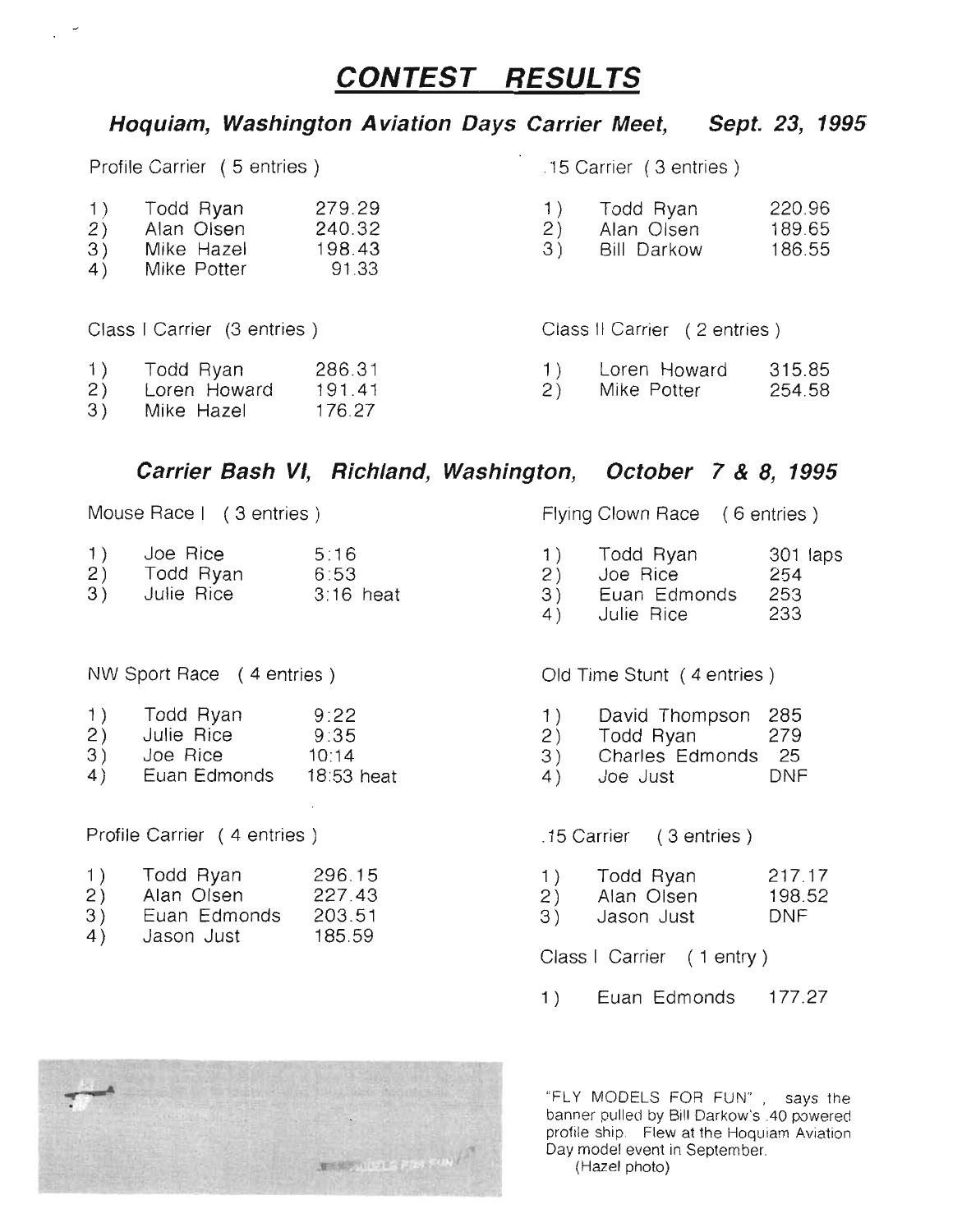

Modeling thought for the month:

*"/fyoll have ollly one nail, ilwill bend"*

 $-$  Bowersox's Law of the Workshop

# Fall Follies a fine finish for '95

It was a typical October weekend in Oregon sunshine and the crisp air around 65-70 degrees. A full day of racing, followed by a full day of precision aerobatics, capped off the 1995 contest season in Eugene in fine fashion on the weekend of Oct. 14-15.

As usual, the precision aerobatics portion of the contest was well attended by Oregon stunt fliers, but the turnout for the racing portion of the contest was disappointing.

What made the Saturday racing contest worth while, however, was a spectacular turnout of youngsters for the junior division of Class I Mouse Race. The 12 kids, from Madras and Roseburg areas (as well as the Cox family from Delta, B.C.) had a great racing competition. There were lots of heats, very few mishaps, and lots of experience gained rapidly.

Roseburg Prop Spinner Dave Shrum also ran a Jumpin' Bean race for his troop of students, and separate prizes were awarded in that event. It was quite impressive to see a dozen or so brightly colored JB's spread out on the field ready to race.

The Eugene Prop Spinners went to some extra effort this year to provide nice trophies and some small merchandise prizes for all of the events. Added to the cost of reserving the field, servicing the rest rooms, the sanction, fuel, and other costs, the two-day event cost some \$400, of which less than half was recovered from entry fees.

That raises some questions about whether we can continue to have the October contest as we have for the past six years, without better support from the racing community. We hope to hear from some of the competitors over the coming month about whether this contest is of value and might be supported in the future. Contact your RR columnist at the address below.

Precision aerobatics flying was good, despite

some steady wind that came up during the second round. Alice Cotton-Royer of Portland captured her first win in Advanced, and Jack Pitcher of Gresham was the Expert of All Experts.

In all, 29 people or teams entered the Really Racing/Fall Follies, 11 in aerobatics and 18 in racing. A great time was had by all who participated.

Here are the results:

#### MOUSE RACE I (Ir.) (12 entries)

| 1. James Cox, Delta, B.C.                      | 5:44.53     |  |  |
|------------------------------------------------|-------------|--|--|
| 2. Stephen Cox, Delta, B.C.                    | 5:53.50     |  |  |
| 3. Travis Morgan, Madras, Ore.                 | 6:16.66     |  |  |
| 4. Dawndee Brittain, Roseburg, Ore.            | 3:30.25 ht. |  |  |
| MOUSE RACE I (Sr.-Open) (2 entries)            |             |  |  |
| 1. Nitroholics Racing Team                     |             |  |  |
| (Thompson/Hazel), Eugene/Salem                 | 37 laps     |  |  |
| 2. Larry Hyder, Madras, Ore.                   | 35 laps     |  |  |
| <b>MOUSE RACE II (3 entries)</b>               |             |  |  |
| 1. Nitroholics                                 | 11:39       |  |  |
| 2. David Shrum, Roseburg, Ore.                 | 18:07       |  |  |
| 3. Mark Knigge, Roseburg, Ore.                 | 5:06.31 ht. |  |  |
| AMA GOODYEAR (1 entry)                         |             |  |  |
| 1. Morris Gilbert, Eugene, Ore.                | 88 laps     |  |  |
| <b>SLOW RAT RACE (1 entry)</b>                 |             |  |  |
| 1. Nitroholics                                 | 7:34        |  |  |
| RAT RACE (1 entry)                             |             |  |  |
| 1. Nitroholics                                 | 7:30.75     |  |  |
| <b>NORTHWEST SPORT RACE (2 entries)</b>        |             |  |  |
| 1. Nitroholics                                 | 11:45       |  |  |
| 2. Morris Gilbert                              | DQ          |  |  |
| <b>NORTHWEST SUPER SPORT RACE (1 entry)</b>    |             |  |  |
| 1. Nitroholics                                 | 7:25        |  |  |
| FLYING CLOWN RACE (2 entries)                  |             |  |  |
| (15-minute feature)                            |             |  |  |
| 1. James Cox                                   | 208 laps    |  |  |
| 2. Nitroholics                                 | 139 laps    |  |  |
| <b>BEGINNER PRECISION AEROBATICS (1 entry)</b> |             |  |  |
| 1. Ryan Dean, Klamath Falls, Ore.              | 89.5        |  |  |
| <b>INTERMEDIATE PRECISION AERO (0 entries)</b> |             |  |  |
| <b>ADVANCED PRECISION AERO (6 entries)</b>     |             |  |  |
| 1. Alice Cotton-Royer, Portland, Ore.          | 487.5       |  |  |
| 2. Jim Dean, Klamath Falls, Ore.               | 463         |  |  |
| 3. Terry Dean, Klamath Falls, Ore.             | 441         |  |  |
| 4. Dave Royer, Portland, Ore.                  | 435         |  |  |
| <b>EXPERT PRECISION AEROBATICS (4 entries)</b> |             |  |  |
| 1. Jack Pitcher, Gresham, Ore.                 | 555.5       |  |  |
| 2. Chris Cox, Delta, B.C.                      | 543         |  |  |
| 3. Gerald Schamp, Sweet Home, Ore.             | 541.5       |  |  |
| 4. Don McClave, Portland, Ore.                 | 539         |  |  |
| Comments or contributions to the Round & Round |             |  |  |

column can be sent to John Thompson at 295 W. 38th Ave., Eugene, OR 97304. E-mail at JohnT4051@aol.com. Make sure to mention that your contribution is for Round & Round.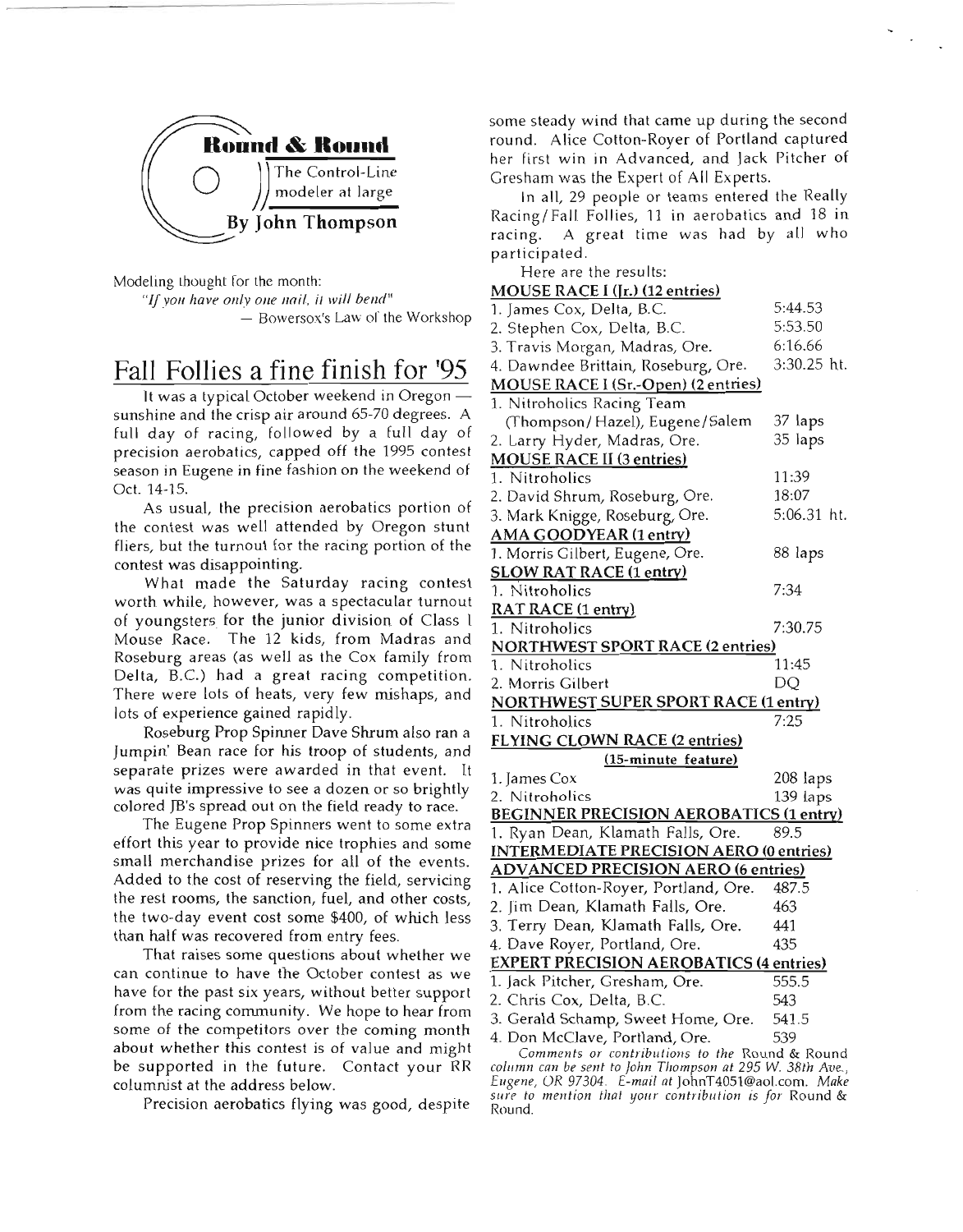**Northwest Competition Records** 

Record performances established between Northwest CL modelers in sanctioned competition

Just when you thought we were done with this for the year! The last couple of meets yielded four new records. We have a new venue for records set, that being in Hoquiam, Washington. At their September Carrier meet, Todd Ryan bumped his .15 Carrier record to 220+, a 9 point gain. The rest of the reported records were set at the October Desert Carrier Bash in Richland, Washington. On the Racing circle, Joe Rice retired the Cleaver Team's 100 lap mark in Mouse Race, the new 5:16 mark beating the old one by 7 seconds. Then later in the day, Todd Ryan breaks his old record in Flying Clown Race, blasting through the 300 lap barrier, by one. The next day, Todd took his new Profile Carrier record up by another half point.

|   | 1/2 A SPEED<br>A SPEED<br>B SPEED<br>D SPEED<br>JET SPEED<br>FORMULA 40 SPEED<br>21 SPORT SPEED<br>FAI SPEED<br>1/2 A PROFILE PROTO<br>21 PROTO SPEED | 99.78<br>184.16<br>158.53<br>183.41<br>196.64<br>153.13<br>147.97<br>179.31<br>92.56<br>123.58 | BRUCE DUNCAN<br>BOB SPAHR<br>RON SALO<br>BOB SPAHR<br>JERRY THOMAS<br>MARTY HIGGS<br>CHUCK SCHUETTE<br>CHRIS SACKETT<br>CHUCK SCHUETTE<br>CHRIS SACKETT | $5 - 29 - 94$<br>$7 - 11 - 95$<br>$7 - 13 - 95$<br>$7 - 14 - 95$<br>$8 - 8 - 93$<br>$6 - 26 - 94$<br>$9 - 12 - 93$<br>$7 - 11 - 95$<br>$9 - 2 - 95$<br>$9 - 17 - 95$ | EUGENE, OREGON<br>RICHLAND, WASH.<br>RICHLAND, WASH.<br>RICHLAND, WASH.<br>RICHMOND, B.C.<br>RICHMOND, B.C.<br>KENT, WASHINGTON<br>RICHLAND, WASH.<br>COQUITLAM, B.C.<br>KENT, WASHINGTON |
|---|-------------------------------------------------------------------------------------------------------------------------------------------------------|------------------------------------------------------------------------------------------------|---------------------------------------------------------------------------------------------------------------------------------------------------------|----------------------------------------------------------------------------------------------------------------------------------------------------------------------|-------------------------------------------------------------------------------------------------------------------------------------------------------------------------------------------|
| 术 | MOUSE RACE I -50 LAP<br>MOUSE RACE I -100 LAP                                                                                                         | 2:43<br>5:16                                                                                   | JOE RICE<br>JOE RICE                                                                                                                                    | $10 - 3 - 92$<br>$10 - 7 - 95$                                                                                                                                       | RICHLAND, WASH.<br>RICHLAND, WASH.                                                                                                                                                        |
|   | MOUSE RACE II -75 LAP<br>MOUSE RACE II -200 LAP                                                                                                       | 3:40<br>10:04                                                                                  | DAVE GREEN<br>HAZEL/THOMPSON                                                                                                                            | $5 - 24 - 86$<br>$9 - 19 - 87$                                                                                                                                       | EUGENE, OREGON<br>KENT, WASHINGTON                                                                                                                                                        |
|   | AMA SCALE RACE -70 LAP                                                                                                                                | 3:25                                                                                           | MARTY HIGGS                                                                                                                                             | $7 - 20 - 89$                                                                                                                                                        | RICHLAND, WASH.                                                                                                                                                                           |
|   | AMA SCALE RACE -140 LAP 8:48                                                                                                                          |                                                                                                | JOE RICE                                                                                                                                                | $7 - 17 - 93$                                                                                                                                                        | LAWRENCEVILLE, IL                                                                                                                                                                         |
|   | NW GOODYEAR -70 LAP                                                                                                                                   | 4:12                                                                                           | JOE RICE                                                                                                                                                | $5 - 30 - 93$                                                                                                                                                        | EUGENE, OREGON                                                                                                                                                                            |
|   | NW GOODYEAR -140 LAP                                                                                                                                  | 8:01                                                                                           | JULIE RICE                                                                                                                                              | $5 - 27 - 95$                                                                                                                                                        | EUGENE, OREGON                                                                                                                                                                            |
|   | SLOW RAT RACE -70 LAP                                                                                                                                 | 3:10                                                                                           | HAZEL/THOMPSON                                                                                                                                          | $5 - 30 - 93$                                                                                                                                                        | EUGENE, OREGON                                                                                                                                                                            |
|   | SLOW RAT RACE -140 LAP                                                                                                                                | 6:38                                                                                           | HAZEL/THOMPSON                                                                                                                                          | $10 - 17 - 92$                                                                                                                                                       | EUGENE, OREGON                                                                                                                                                                            |
|   | AMA RAT RACE -70 LAP                                                                                                                                  | $\frac{1}{2}$                                                                                  | -----------------                                                                                                                                       | المراجع ومراكب المراكب المراكب                                                                                                                                       | . <u>.</u> .                                                                                                                                                                              |
|   | AMA RAT RACE -140 LAP                                                                                                                                 | 6:32                                                                                           | HAZEL/THOMPSON                                                                                                                                          | $10 - 22 - 94$                                                                                                                                                       | EUGENE, OREGON                                                                                                                                                                            |
|   | FAI TEAM RACE -100 LAP                                                                                                                                | 3:36                                                                                           | KNOPPI/McCOLLUM                                                                                                                                         | $6 - 84$                                                                                                                                                             | SHANGHAI, CHINA                                                                                                                                                                           |
|   | FAI TEAM RACE -200 LAP                                                                                                                                | 7:40                                                                                           | KNOPPI/McCOLLUM                                                                                                                                         | $6 - 84$                                                                                                                                                             | SHANGHAI, CHINA                                                                                                                                                                           |
|   | NW SPORT RACE -70 LAP                                                                                                                                 | 4:00                                                                                           | BRUCE DUNCAN                                                                                                                                            | $5 - 12 - 87$                                                                                                                                                        | RICHMOND, B.C.                                                                                                                                                                            |
|   | NW SPORT RACE -140 LAP                                                                                                                                | 8:48                                                                                           | TODD RYAN                                                                                                                                               | $10 - 8 - 94$                                                                                                                                                        | RICHLAND, WASH.                                                                                                                                                                           |
|   | NW SUPER SPORT -70 LAP<br>NW SUPER SPORT -140 LAP 7:03                                                                                                | 3:14                                                                                           | DAVE GREEN<br>DAVE GREEN                                                                                                                                | $4 - 13 - 86$                                                                                                                                                        | PORTLAND, OREGON                                                                                                                                                                          |
|   | * FLYING CLOWN RACE, LAPS: 301                                                                                                                        |                                                                                                | TODD RYAN                                                                                                                                               | $3 - 8 - 87$<br>$10 - 7 - 95$                                                                                                                                        | PORTLAND, OREGON<br>RICHLAND, WASH.                                                                                                                                                       |
|   |                                                                                                                                                       |                                                                                                |                                                                                                                                                         |                                                                                                                                                                      |                                                                                                                                                                                           |
|   |                                                                                                                                                       |                                                                                                |                                                                                                                                                         |                                                                                                                                                                      |                                                                                                                                                                                           |
|   | CLASS I CARRIER                                                                                                                                       | 318.30                                                                                         | ROY BEERS                                                                                                                                               | $9 - 13 - 86$                                                                                                                                                        | KENT, WASHINGTON                                                                                                                                                                          |
|   | CLASS II CARRIER                                                                                                                                      | 330.25                                                                                         | ORIN HUMPHRIES                                                                                                                                          | $9 - 19 - 87$                                                                                                                                                        | KENT, WASHINGTON                                                                                                                                                                          |
|   | * PROFILE CARRIER                                                                                                                                     | 296.15                                                                                         | TODD RYAN                                                                                                                                               | $10 - 8 - 95$                                                                                                                                                        | RICHLAND, WASH.                                                                                                                                                                           |
|   | * .15 CARRIER                                                                                                                                         | 220.96                                                                                         | TODD RYAN                                                                                                                                               | $9 - 23 - 95$                                                                                                                                                        | HOOUIAM, WASH.                                                                                                                                                                            |

AMA ENDURANCE 18:37 WESLEY MULLENS 8-15-87 KENT, WASHINGTON

records as of 11-01-95